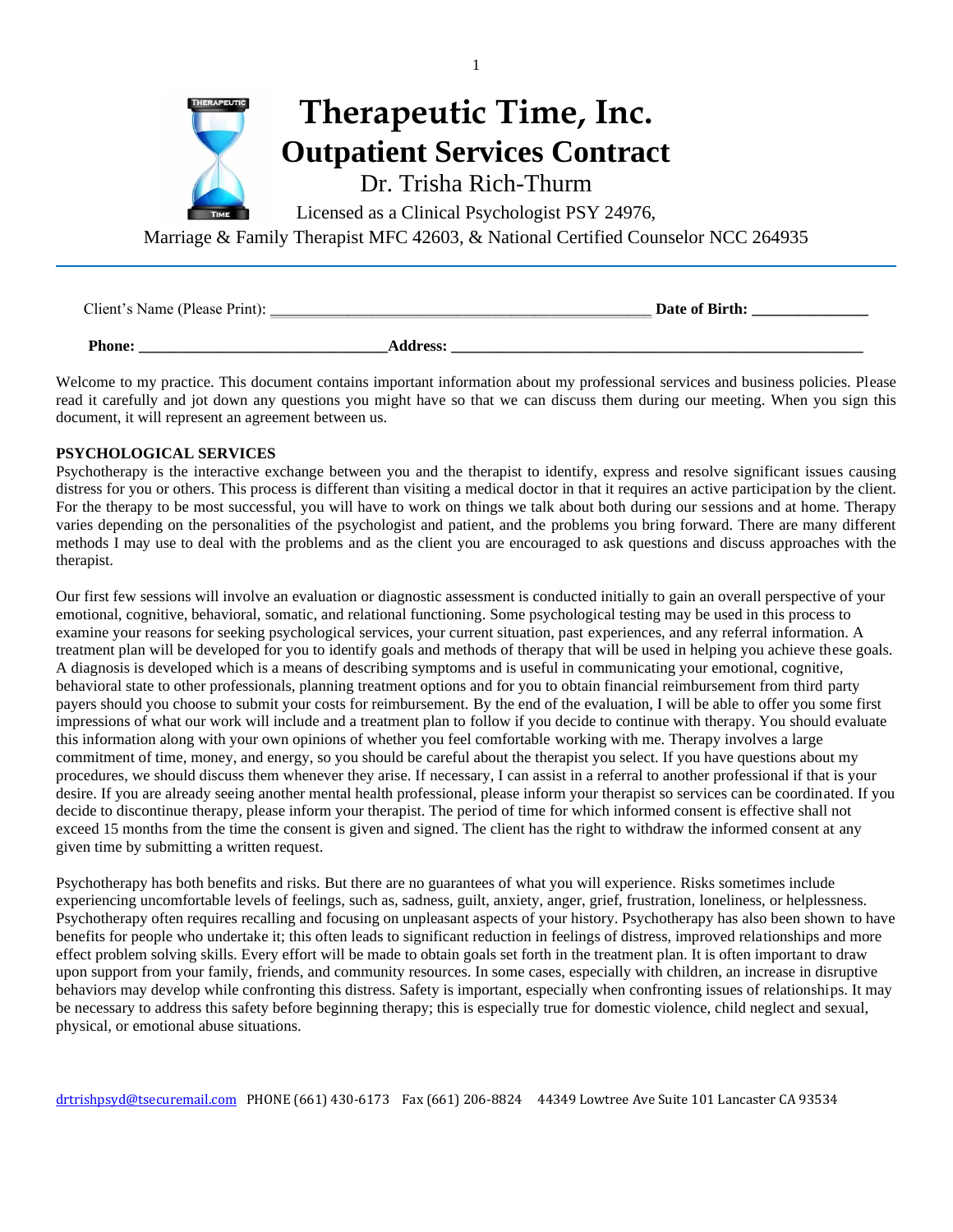## **CONTACT AT HOME**

You authorize contact at your home address by telephone or letter unless you have requested not to in writing. It is sometimes necessary for the therapist to reschedule an appointment. **Billing and other correspondence will be sent to your home.** In some cases, where safety is an issue, it is best not to contact you at your home. Please let your therapist know your preference.

## **MEETINGS**

I normally conduct an evaluation that will last from 1 to 3 sessions. During this time, we can both decide if I am the best person to provide the services you need in order to meet your treatment goals. If psychotherapy is begun, I will usually schedule sessions for one hour with **50 minutes of face-to-face contact and ten minutes of clinical documentation per session** on a weekly, bi-weekly, or monthly basis depending on your needs and ability to attend at a time we agree on. Although, in some situations (to be discussed with client if the need arises) sessions may need to be longer or more frequent. Once an appointment hour is scheduled, you will be expected to pay for it unless you provide 24 hours advance notice of a cancellation unless we both agree that you were unable to attend due to circumstances beyond your control. **If you fail to cancel an appointment within the required 24 hours you will be charged the full fee. Payment for cancelations will be expected before or at the same time of your next visit.**

## **PROFESSIONAL FEES**

My hourly fee is \$150.00 for Individual session and \$200.00 for a Family or Couple session. In addition to weekly appointments, I charge this amount for other professional services you may need, though I will break down the hourly cost if I work for periods of less than one hour. Other services include report writing, telephone conversations lasting longer than 10 minutes, attendance at meetings with other professionals you have authorized, preparation of records or treatment summaries, and the time spent performing any other service you may request of me. If you become involved in legal proceedings that require my participation, you will be expected to pay for my professional time even if I am called to testify by another party. Because of the difficulty of legal involvement, I charge \$ 250.00 per hour for preparation and \$500.00 per hour (with a minimum of 4 hours pay) for attendance at any legal proceeding.

## **BILLING AND PAYMENTS**

You will be expected to pay for each session at the time it is held, unless we agree otherwise or unless you have insurance coverage which requires another arrangement. For all balances outstanding 30 days after billing date, interest will be charged on the outstanding amount at the rate of 30% APR. Payment schedules for other professional services will be agreed to when they are requested. In circumstances of unusual financial hardship, I may be able to see you under my sliding scale slots (if available at time services are needed) or you could go on the waitlist. The patient or the person responsible for paying for services has the right to access information regarding charges for care.

If your account has not been paid for more than 60 days and arrangements for payment have not been agreed upon, I have the option of using legal means to secure the payment. This may involve hiring a collection agency or going through small claims court. If such legal action is necessary, its costs will be included in the claim. In most collection situations, the only information I release regarding a patient's treatment is his/her name, the nature of services provided, and the amount due. In the case of LEAN cases the fees will be required to be paid in full at the time the legal proceedings are complete. **By signing this Informed Consent, you are agreeing to pay for services at the end of each session or as agreed upon.**

### **INSURANCE REIMBURSEMENT**

For us to set realistic treatment goals and priorities, it is important to evaluate what resources you have available to pay for your treatment. If you have a health insurance policy, it will usually provide some coverage for mental health treatment. I will fill out forms and provide you with whatever assistance I can in helping you receive the benefits to which you are entitled; however, you (not your insurance company) are responsible for full payment of my fees. It is very important that you find out exactly what mental health services your insurance policy covers.

You should carefully read the section in your insurance coverage booklet that describes mental health services. If you have questions about the coverage, call your plan administrator. Of course I will provide you with whatever information I can based on my experience and will be happy to help you in understanding the information you receive from your insurance company. If it is necessary to clear confusion, I will be willing to call the company on your behalf.

Due to the rising costs of health care, insurance benefits have increasingly become more complex. It is sometimes difficult to determine exactly how much mental health coverage is available. "Managed Health Care" plans such as HMOs and PPOs often require authorization before they provide reimbursement for mental health services. These plans are often limited to short-term treatment approaches designed to work out specific problems that interfere with a person's usual level of functioning. It may be necessary to seek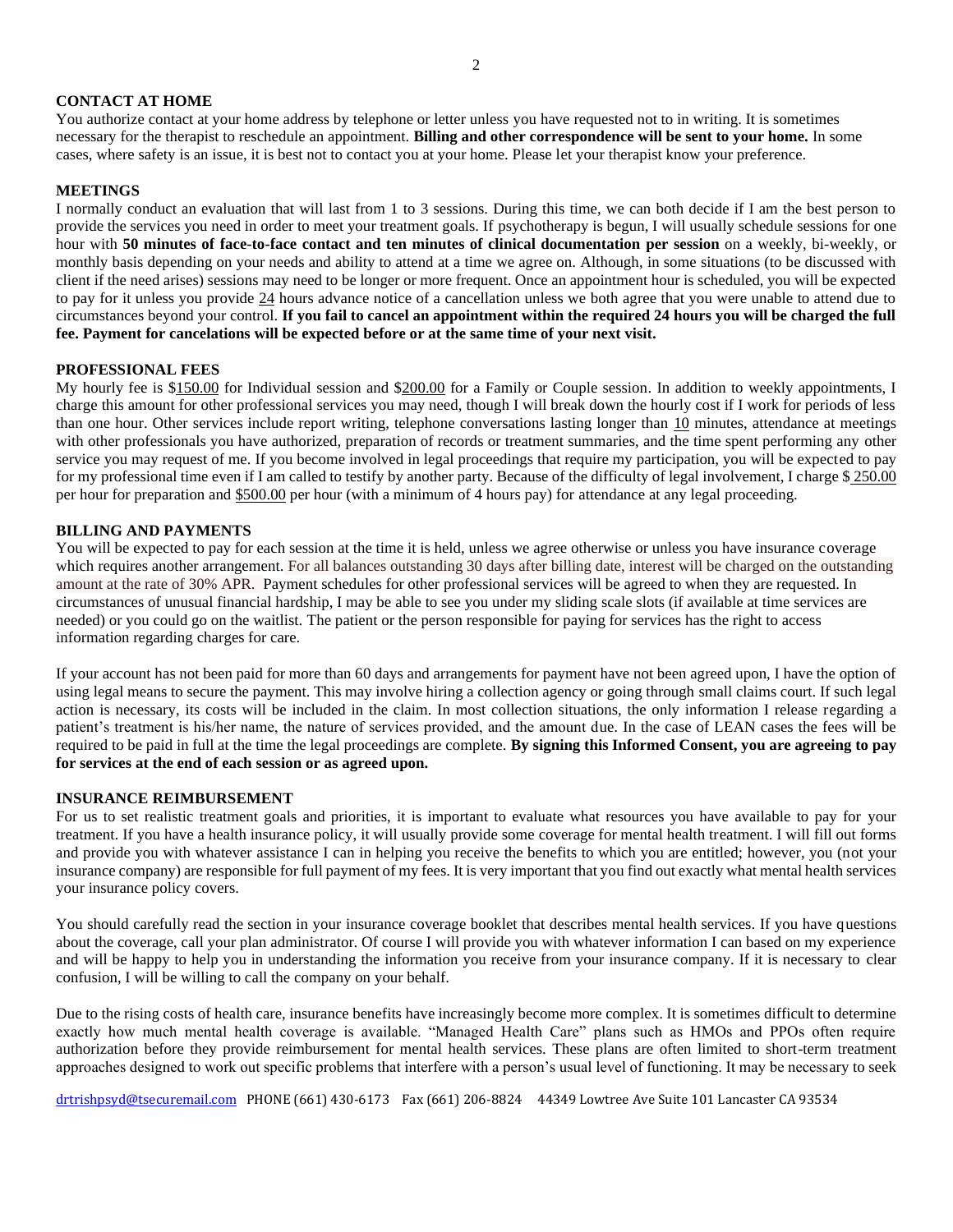approval for more therapy after a certain number of sessions. While a lot can be accomplished in short-term therapy, some patients feel that they need more services after insurance benefits end. Some managed-care plans will not allow me to provide services to you once your benefits end. If this is the case, I will do my best to find another provider who will help you continue your psychotherapy.

You should also be aware that most insurance companies require you to authorize me to provide them with a clinical diagnosis. Sometimes I also have to provide additional clinical information such as treatment plans or summaries, or copies of the entire record (in some cases). This information will become part of the insurance company files and will probably be stored in a computer. Though all insurance companies claim to keep such information confidential, I have no control over what they do with it once it is in their hands. In some cases, they may share the information with a national medical information databank. I will provide you with a copy of any report I submit, if you request it. Once we have all of the information about your insurance coverage, we will discuss what we can expect to accomplish with the benefits that are available and what will happen if they run out before you feel ready to end our sessions. It is important to remember that you always have the right to pay for my services yourself to avoid the problems described above.

### **CONTACTING YOUR THERAPIST**

I am often not immediately available by telephone. While I am usually working between 7 AM and 6 PM, I will not answer the phone when I am with a patient. When I am unavailable, my telephone is answered by a voice mail system that I monitor frequently. I will make every effort to return your call on the same day you make it, with the exception of weekends and holidays. If you are difficult to reach, please inform me of some times when you will be available. You may prefer to text me to set or reschedule appointments or share something with me but please be aware this is not a confidential means of communication and it would be better to leave a message or email me. If you are unable to reach me and feel that you can't wait for me to return your call because of a safety issue, contact your family physician or the nearest emergency room and ask for the psychologist or psychiatrist on call. If I will be unavailable for any extended period, I will provide you with the name of a colleague to contact, if necessary. **In the event we speak by phone not at a set session time for more than 20 minutes you will be billed for a 30-minute session.** 

### **PROFESSIONAL RECORDS**

The laws and standards of my profession require that I keep treatment records to plan and describe treatment. Records will be maintained in a secure location (locked) to maintain confidentiality. Information will be shared as necessary for review of treatment plans, assess quality of care and to file third party reimbursement claims. Contact with other professionals, family members or individuals require your written consent or an order from the court to release any information. You are entitled to receive a copy of the records unless I believe that seeing them would be emotionally damaging, in which case I will be happy to send them to a mental health professional of your choice. Because these are professional records, they can be misinterpreted and/or upsetting to untrained readers. I recommend that you review them in my presence so that we can discuss the contents. The law mandates reporting any suspected child or vulnerable adult abuse to the proper authorities. In the case of clear and substantial risk, imminent serious harm to the client or another individual disclosure of this information to others without consent is permitted. Patients will be charged an appropriate fee for any time spent in preparing information requests.

#### **MINORS**

Your signing of the informed consent gives full permission for the therapist to see your child or adolescent for therapeutic services. All parents and legal guardians of the child or adolescent will have full access to records as according to the California state statutes and HIPPA regulations unless there is information regarding pregnancy, birth control, abortion, STD's or chemical dependency. These issues are protected and private information for adolescents; their rights to privacy are protected unless they give written consent identifying who they want this information to go to. Parents and guardians otherwise have access to mental health records. Parents and guardians will be advised, as is congruent with research, that children and adolescents be allowed their privacy to information. Clients and parents or guardians will always be advised that information important to the improvement of relationships will be shared in a therapy session. The only times confidentiality will be superseded is if there is a court order for records, abuse is currently occurring or if there is a plan for self-harm or for the harm of another person. In cases of shared custody, I will require the consent of both parents of the minor. In cases where one parent has full custody of the minor a copy of the custody order must be provided.

### **CONFIDENTIALITY**

In general, the privacy of all communications between a patient and a psychologist is protected by law, and I can only release information about our work to others with your written permission. But there are a few exceptions.

In most legal proceedings, you have the right to prevent me from providing any information about your treatment. In some proceedings involving child custody and those in which your emotional condition is an important issue, a judge may order my testimony if he/she determines that the issues demand it. There are some situations in which I am legally obligated to take action to protect others from